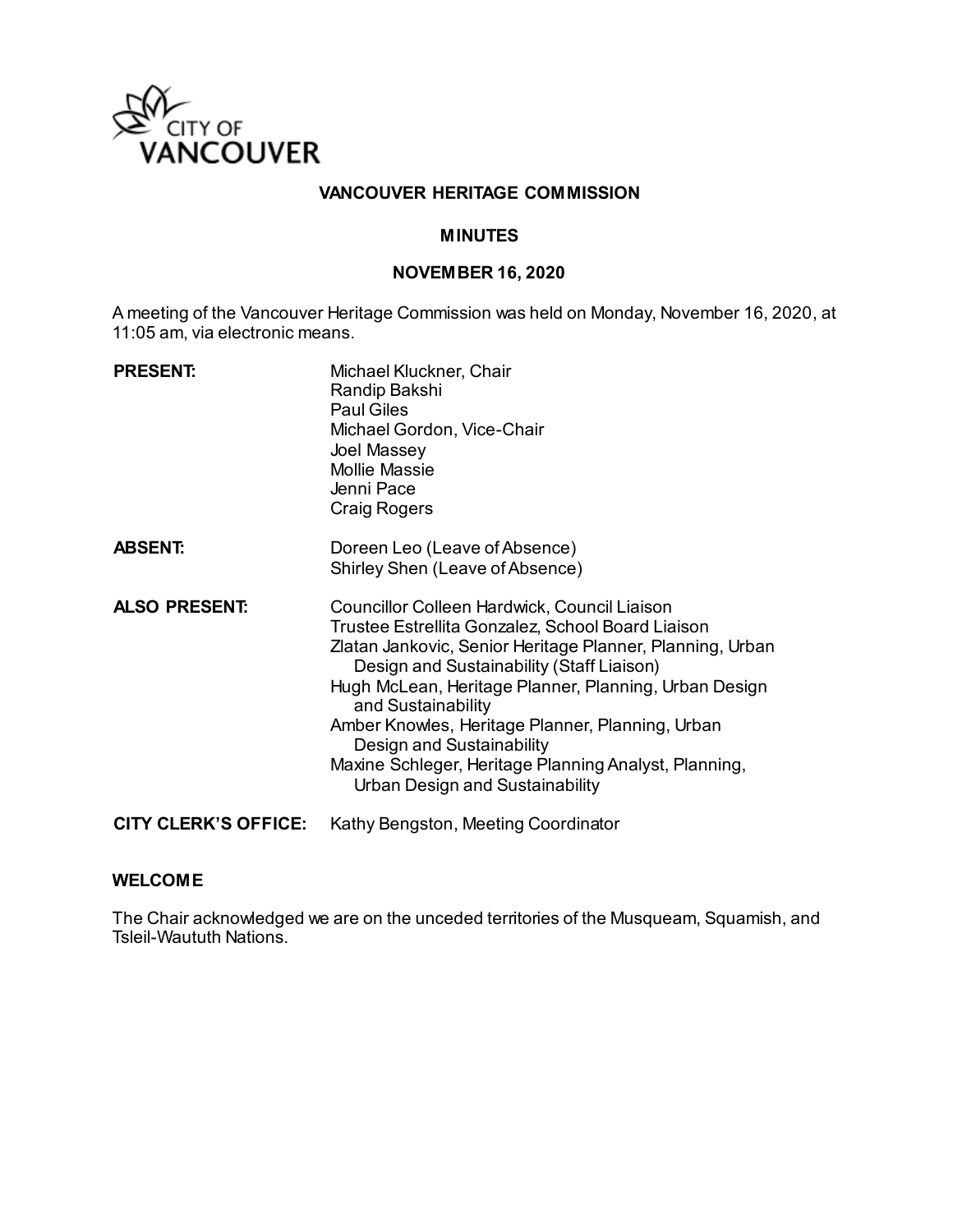## **Leave of Absence Requests**

MOVED by Commissioner Gordon SECONDED by Commissioner Massie

> THAT the Vancouver Heritage Commission approve a leave of absence for Commissioner Leo for today's meeting.

CARRIED UNANIMOUSLY

#### **Approval of Minutes**

MOVED by Commissioner Massie SECONDED by Commissioner Giles

> THAT the Vancouver Heritage Commission approve the Minutes from the meeting of Monday, October 26, 2020, as circulated.

CARRIED UNANIMOUSLY

MOVED by Commissioner Gordon SECONDED by Commissioner Massie

> THAT the Vancouver Heritage Commission acknowledges Commissioner Richard Keate's resignation and thanks him for his service of nearly 20 years and the thoughtful direction he provided as chair.

CARRIED UNANIMOUSLY

**\* \* \* \* \***

The Commission agreed to hear item 4(a), New Business Item, prior to item 1. For clarity, the minutes are recorded in chronological order.

**\* \* \* \* \***

#### **4. New Business**

#### **(a) 2021 Meeting Schedule**

MOVED by Commissioner Massie SECONDED by Commissioner Gordon

> THAT the Vancouver Heritage Commission endorses the proposed 2021 meeting schedule for the Commission, with the proviso of checking the dates for the Spring Break.

CARRIED UNANIMOUSLY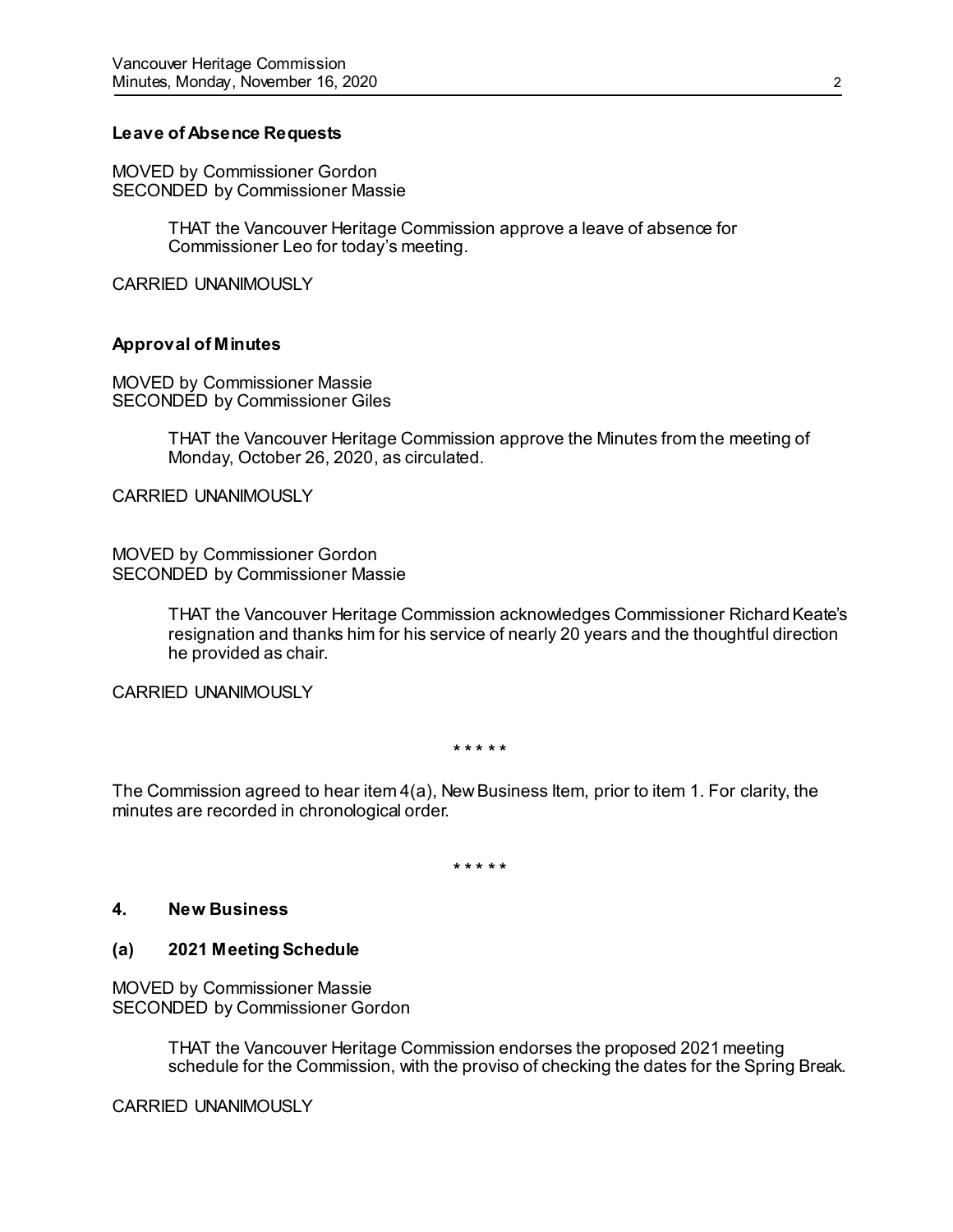# **1. Heritage Incentive Program**

Staff provided an overview of the Heritage Incentive Program and responded to questions.

MOVED by Commissioner Gordon SECONDED by Commissioner Massie

> THAT the Vancouver Heritage Commission thanks staff for its presentation on the Heritage Incentive Program and encourages it to continue to find projects that meet its criteria, as well as seeking new opportunities for funding specific heritage needs in the city.

CARRIED UNANIMOUSLY

# **2. 2590 Point Grey Rd – Cates Residence VHR "A", DP-2019-00275**

Staff provided an update for informational purposes, and responded to questions.

MOVED by Commissioner Gordon SECONDED by Commissioner Giles

## WHEREAS

- 1. The Cates House at 2590 Point Grey Road is a 1908 Building listed as an "A" on the Vancouver Heritage Register;
- 2. Its Statement of Significance identifies Character Defining Elements including the relationship of the house to the large garden in front (to the west and north) of it;
- 3. A proposal has been received to move the house close to Trafalgar Street on a much smaller lot in order to create three new building lots behind (to the east of) the house, leaving the house very close to a newly created eastern property line;
- 4. A 1920s house at 2564 Point Grey Road, which may have heritage merit, is proposed to be demolished on a fourth lot adjoining the eastern edge of the Cates House property;
- 5. In the proposed move, the Enclosed Sleeping Porch (6.7) is identified for "adjustments" without any specifics attached to the plan; and
- 6. No plans for the design or size of new construction on the proposed three new lots have been received for review by the Commission.

# THEREFORE BE IT RESOLVED

A. THAT the Vancouver Heritage Commission does not support the Conservation Plan for 2590 Point Grey Road as presented, noting especially that it will lose twothirds of its lot and be crowded into a very tight space that will significantly reduce its heritage value.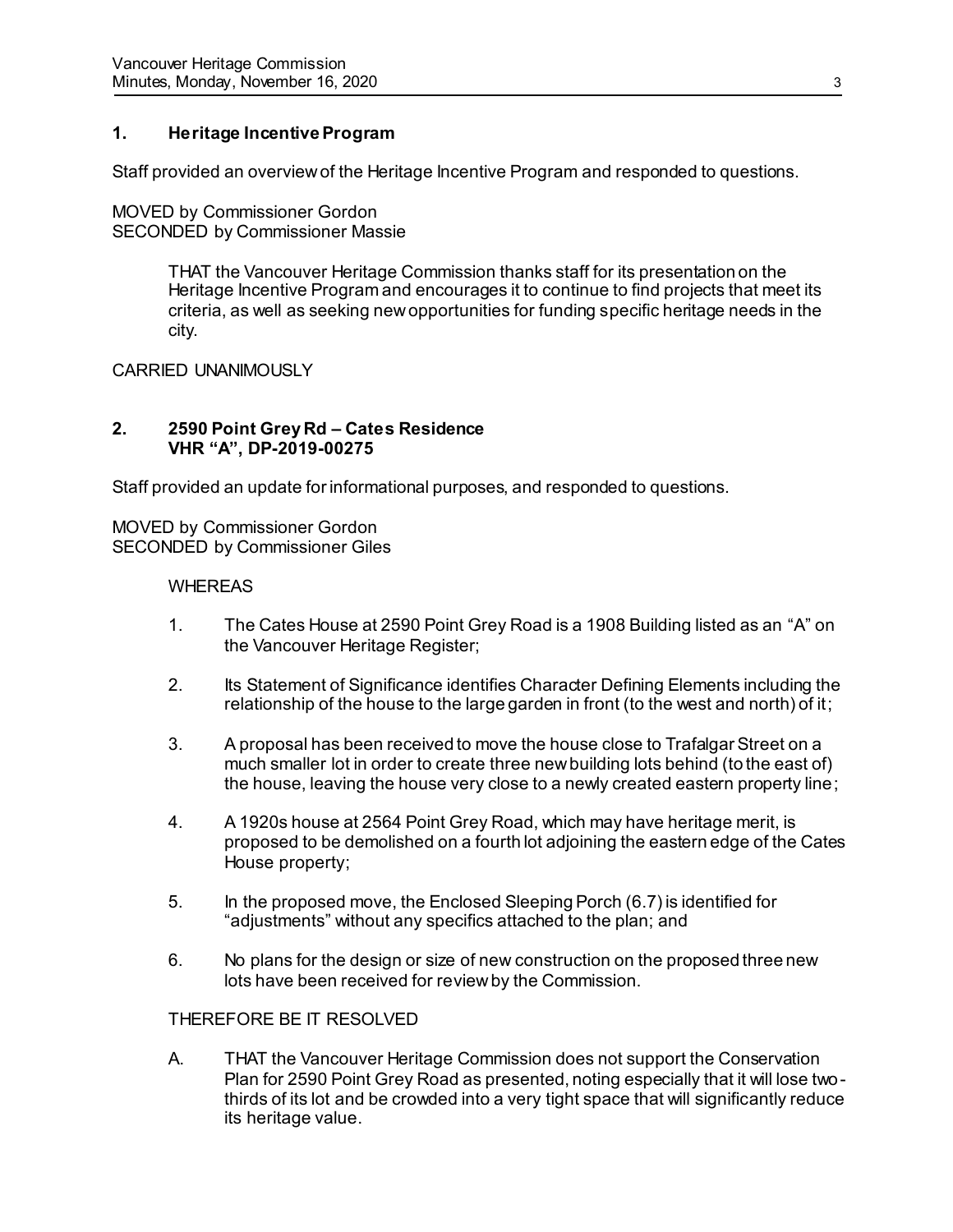- B. THAT the Vancouver Heritage Commission requests that the property map be redrawn in order to provide more space around the heritage house and a possible further subdivision to retain 2564 Point Grey Road.
- C. THAT the Vancouver Heritage Commission requests that a statement of heritage value or Statement of Significance be created for the small house at 2564 Point Grey Road, noting especially the intangible value of its occupancy by George Endacott, one of the early contributors to the fund to acquire Kitsilano Beach as a public park, with a view towards its incorporation into the future redevelopment of the entire property.
- D. THAT the Vancouver Heritage Commission would like to review the designs of any infill buildings for the proposed three lots on the site.

CARRIED UNANIMOUSLY

## **3. Statement of Significance and Vancouver Heritage Register Subcommittee Report**

Staff provided a report from the Statement of Significance and Vancouver Heritage Register Subcommittee meeting of November 2, 2020, and responded to questions.

MOVED by Commissioner Massie SECONDED by Commissioner Gordon

> THAT the Vancouver Heritage Commission support adding the following buildings to the Vancouver Heritage Register as B-listings, and to be referred back to staff to complete revisions, where necessary, to the Vancouver Heritage Register Evaluation:

- 5993 Main Street Wong's Market; and
- 2137 Yew Street Helen's Market:

FURTHER THAT the Vancouver Heritage Commission request that the Statements of Significance for the following buildings be referred back to the consultants for revisions:

- 625 Burrard Street Burrard Station;
- 5 West 4th Avenue Dominion Laundry; and
- 2050 West 36th Avenue Robert C. Manning Residence.

CARRIED UNANIMOUSLY